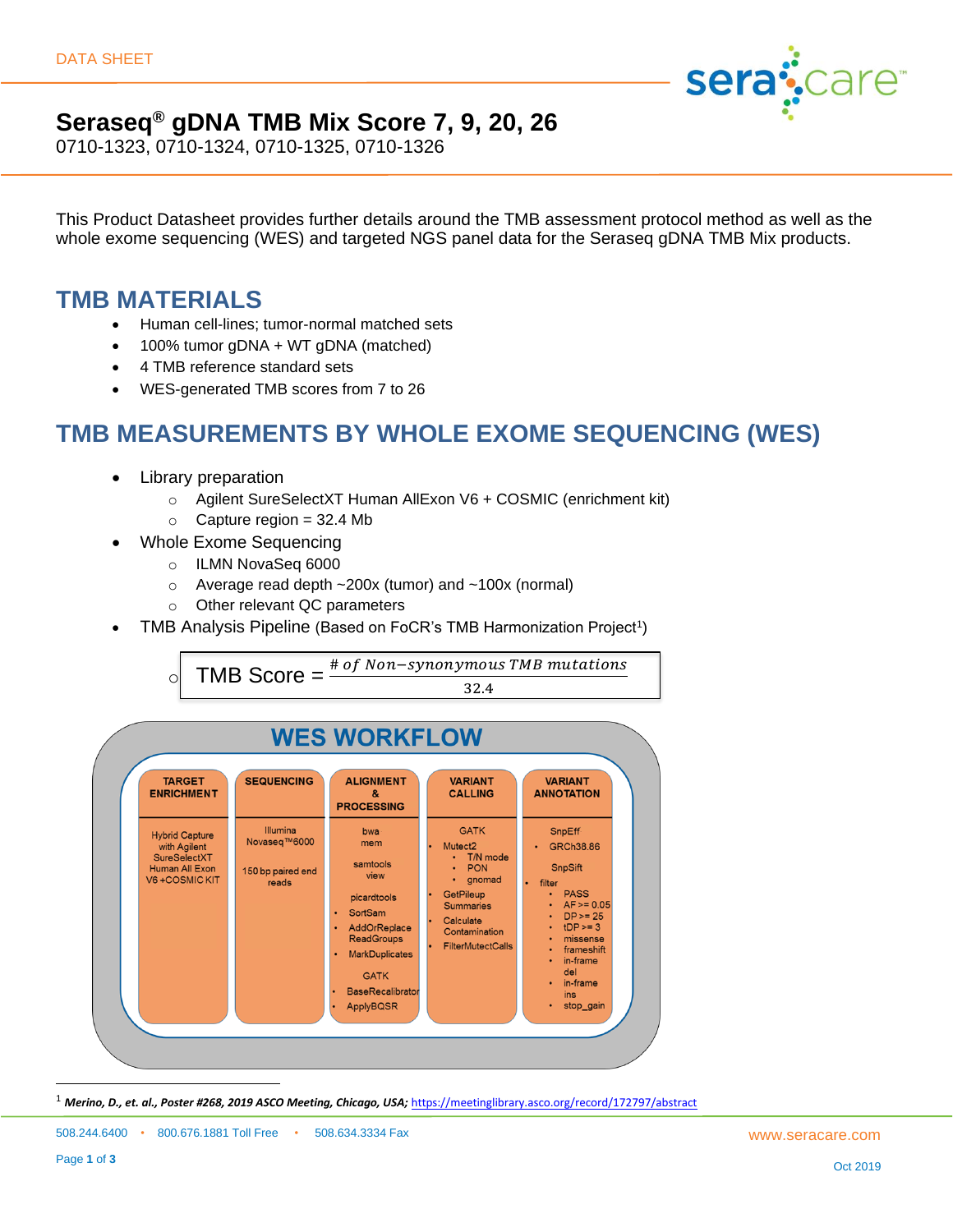

# **Seraseq® gDNA TMB Mix Score 7, 9, 20, 26**

0710-1323, 0710-1324, 0710-1325, 0710-1326

## **WHOLE EXOME SEQUENCING DATA**

Sequencing metrics

| <b>Average Per</b><br><b>Sample Type</b> | <b>Total Reads</b> | Deduplicated<br><b>Reads</b> | $\frac{9}{6}$ | On-Target<br><b>Reads</b> | $\frac{9}{6}$ | <b>Mean Exome</b><br>Coverage | <b>Median Exome</b><br>Coverage | <b>SD Exome</b><br>Coverage | % Exome<br><b>Above Min</b><br><b>DP</b> |
|------------------------------------------|--------------------|------------------------------|---------------|---------------------------|---------------|-------------------------------|---------------------------------|-----------------------------|------------------------------------------|
| <b>Tumor Cell Lines</b>                  | 148.141.783        | 132.026.731                  | 89.1          | 101.052.908               | 68.2          | 192                           | 161                             | 156                         | 96                                       |
| <b>Normal Cell Lines</b>                 | 91.284.471         | 74.950.010                   | 82.1          | 58.101.742                | 63.6          | 111                           | 96                              | 79                          | 92                                       |

• TMB Scores generated using above parameters & filters are shown in Table 1.

*Table-1: WES-derived TMB scores for Seraseq gDNA TMB reference standards*

| <b>TMB Reference Standards</b>             | <b>TMB Scores*</b> |  |  |  |
|--------------------------------------------|--------------------|--|--|--|
| Seraseq <sup>®</sup> gDNA TMB Mix Score 7  | $7.2 \pm 0.2$      |  |  |  |
| Seraseq <sup>®</sup> gDNA TMB Mix Score 9  | $9.5 \pm 0.4$      |  |  |  |
| Seraseq <sup>®</sup> gDNA TMB Mix Score 20 | $20.1 \pm 0.2$     |  |  |  |
| Seraseq <sup>®</sup> qDNA TMB Mix Score 26 | $25.8 \pm 0.5$     |  |  |  |

*\*Average TMB scores from 2 independent lab measurements*

TMB variant lists (WES data) available by contacting us at [seracaremarketing@seracare.com](mailto:seracaremarketing@seracare.com)

#### **TARGETED NGS PANEL DATA**

• Targeted NGS panel-based TMB scores have been generated for the Seraseq TMB reference standards and results compared to WES data (see Figure-1) below.